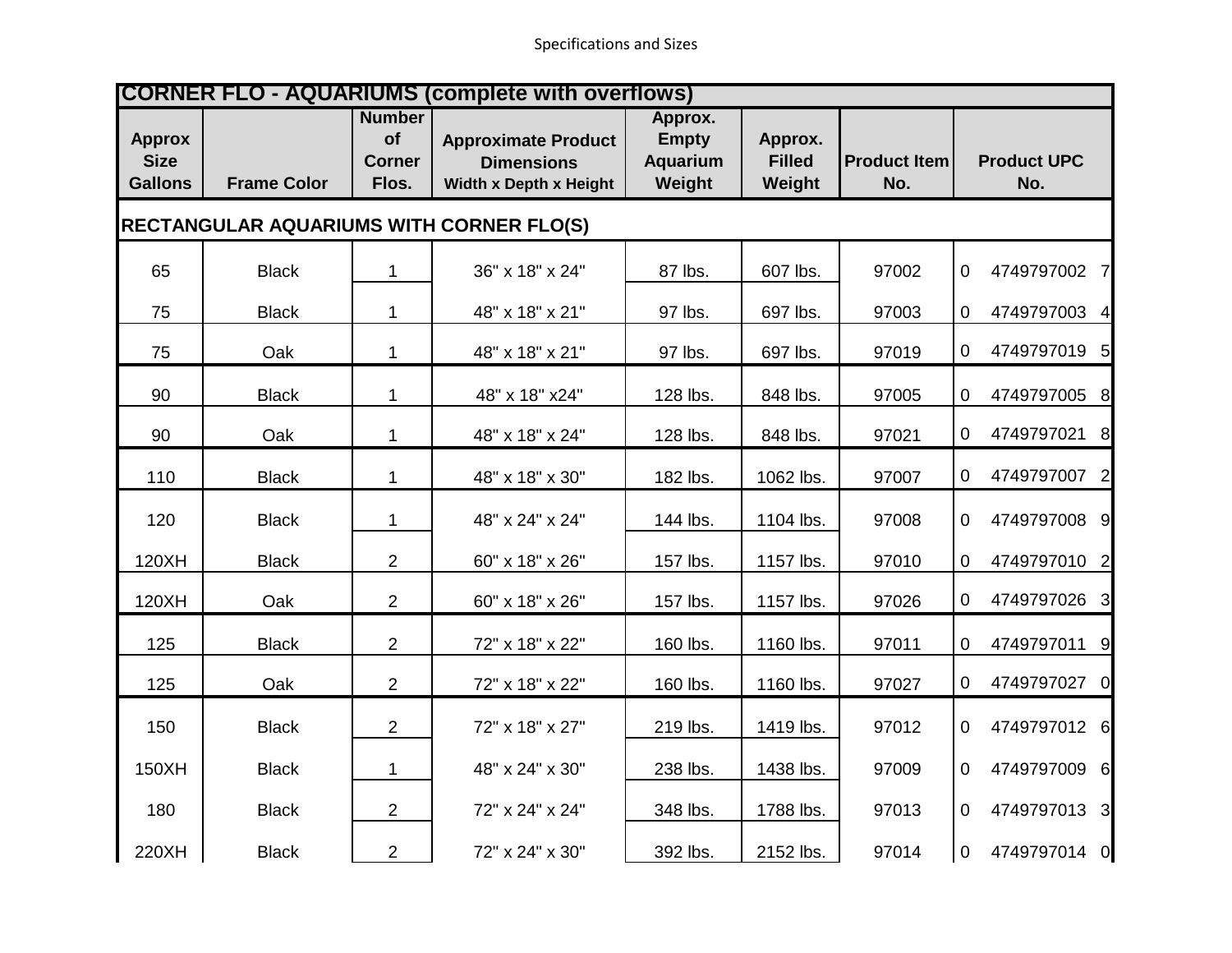Specifications and Sizes

| <b>CORNER FLO - AQUARIUMS (complete with overflows)</b> |                    |                                                      |                                                                           |                                               |                                    |                            |                           |  |
|---------------------------------------------------------|--------------------|------------------------------------------------------|---------------------------------------------------------------------------|-----------------------------------------------|------------------------------------|----------------------------|---------------------------|--|
| <b>Approx</b><br><b>Size</b><br><b>Gallons</b>          | <b>Frame Color</b> | <b>Number</b><br><b>of</b><br><b>Corner</b><br>Flos. | <b>Approximate Product</b><br><b>Dimensions</b><br>Width x Depth x Height | Approx.<br><b>Empty</b><br>Aquarium<br>Weight | Approx.<br><b>Filled</b><br>Weight | <b>Product Item</b><br>No. | <b>Product UPC</b><br>No. |  |
| 220XH                                                   | Oak                | 2                                                    | 72" x 24" x 30"                                                           | 392 lbs.                                      | 2152 lbs.                          | 97030                      | 4749797030<br>- Ol        |  |
| 265                                                     | Oak                | ົ                                                    | 84" x 24" x 30"                                                           | 400 lbs.                                      | 2520 lbs.                          | 97015                      | 4749797015 7              |  |